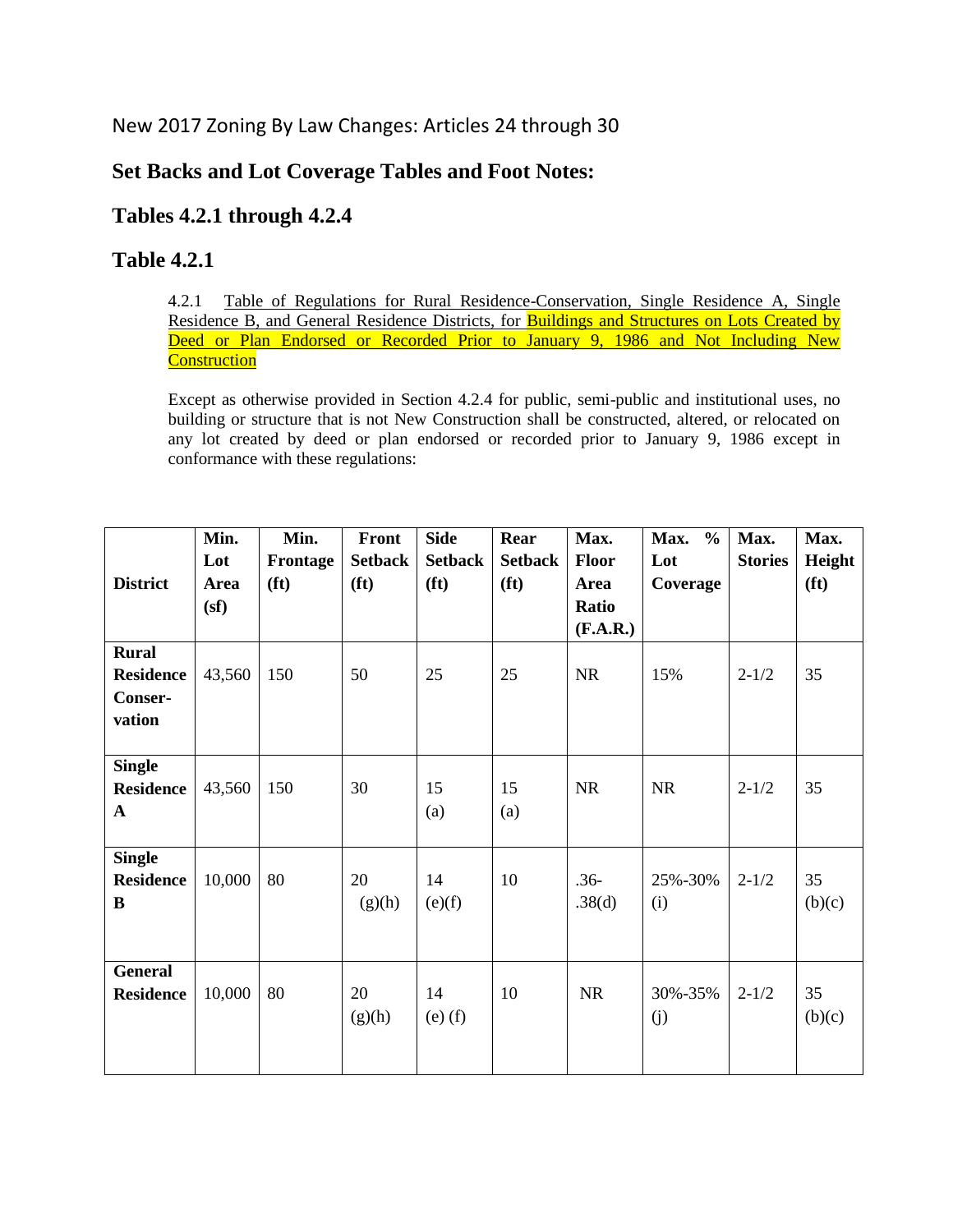- *(a) Notwithstanding the foregoing, in the Single Residence A District, a change in the area, frontage or configuration of an existing improved lot created by deed or plan, endorsed or recorded before January 9, 1986, which includes a conforming structure or building shall not change the minimum side or rear line setback requirement of 15 feet provided that (i) no other dimensional violations of the By-Law are created as a result of such change in the area, frontage or configuration of such existing improved lot, (ii) such lot otherwise continues to be a conforming lot in terms of minimum lot area, frontage and build factor following such change in the area, frontage or configuration of such existing improved lot, and (iii) such change in the area, frontage or configuration of such existing improved lot does not result in the creation of any additional building lot. The deed conveying land by reference to a plan showing such change in the area, frontage or configuration of such existing improved lot shall contain a restriction affecting the land of both the grantor and the grantee prohibiting the creation of an additional building lot as a result of such conveyance.*
- *(b) The maximum height at any point of any building or structure shall not exceed 41 feet above the lower of original or finished grade.*
- *(c) If all or a portion of a basement wall is exposed for the full height of the wall, dormers in the one-half story above the basement wall shall not be permitted.*
- (d) *The maximum floor area ratio shall be as follows: for lots containing less than 12,000 square feet – .38; and for lots containing 12,000 or more square feet – .36.*
- *(e) The minimum side yard setback is 14 feet, and a maximum of 32 linear feet of structure may be built at the minimum setback line, as measured parallel to the side lot line, provided that the remaining length of structure along the side yard setback must be offset an additional 2 feet. Notwithstanding the above, the minimum side yard setback requirement for all buildings and structures on any lot that contains less than 80 feet of frontage shall be 12 feet, and a maximum of 32 linear feet of structure may be built at the minimum setback distance, as measured parallel to the side lot line, provided that the remaining length of structure along the side yard setback must be offset an additional 2 feet. In no case shall a side wall extension extend more than 32 linear feet without a 2 foot offset.*
- *(f) Existing single family or two-family structures non-conforming for side yard setback and for which the building permit for the existing structure was issued prior to June 1, 2017, may be altered or structurally changed as-of-right to a 10-foot setback, notwithstanding the provisions of Section 1.4.7.2, provided any demolition of the existing structure does not exceed 50% of the building shell exclusive of demolition of a single story attached garage and further provided that the structure shall not be closer to the side lot line than the farthest extent of the existing structure. For the purposes of this footnote, the definition of "setback" in Section 1.3 of these By-Laws shall control.*
- *(g) Attached garages shall have a minimum front yard setback of 25 feet. For corner lots the increased front yard setback of 25 feet is required along both frontage streets.*
- *(h) Existing single family or two-family structures non-conforming for front yard garage setback and for which the building permit for the existing structure was issued prior to June 1, 2017, may be altered or structurally changed as-of-right to a 20-foot setback, notwithstanding the provisions of Section 1.4.7.2, provided any demolition of the existing structure does not exceed 50% of the building shell exclusive of demolition of a single story attached garage and further provided that the garage structure shall not be closer to the front lot line than the*